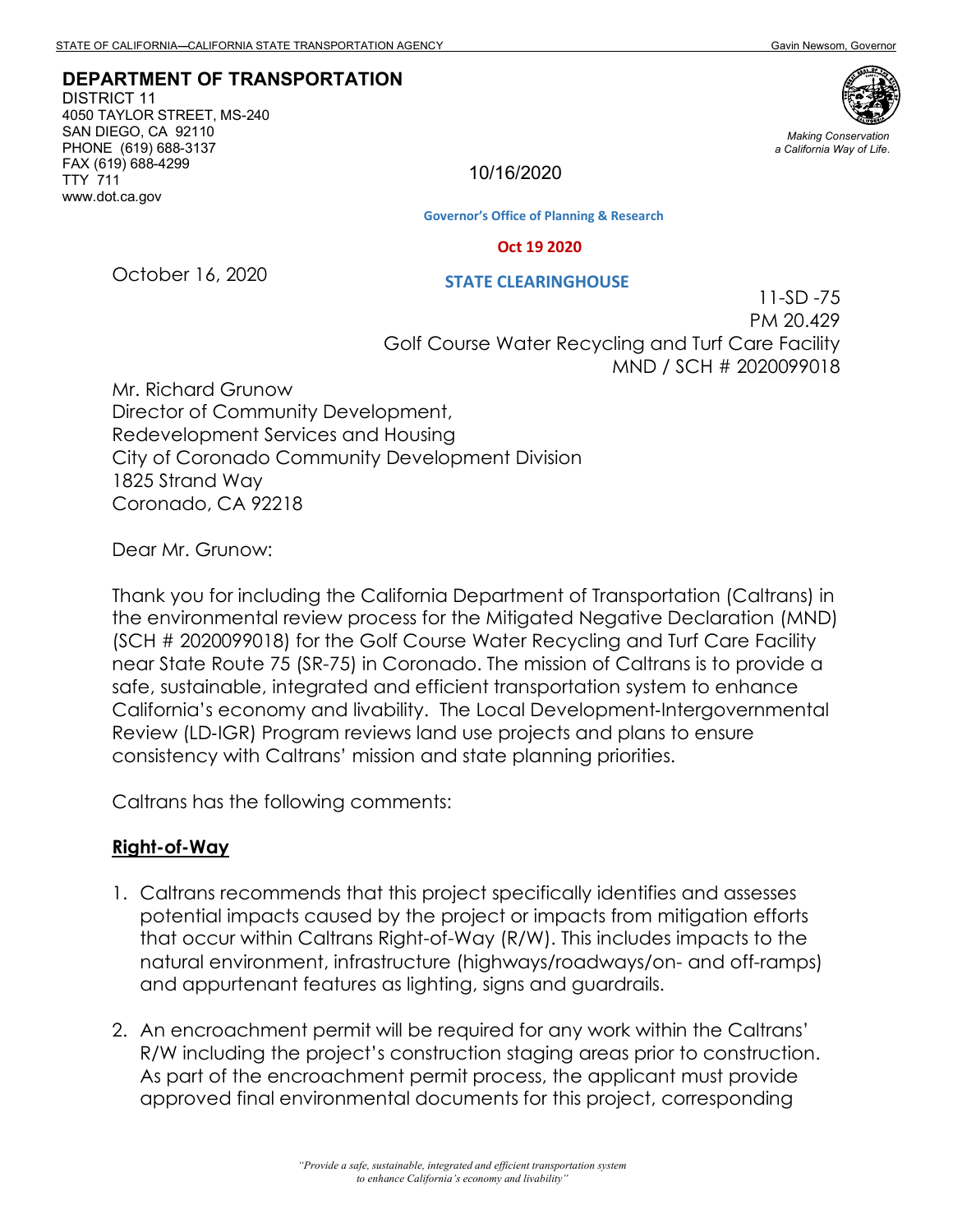Mr. Richard Grunow October 16, 2020 Page 2

> technical studies, and necessary regulatory and resource agency permits. Specifically, California Environmental Quality Act (CEQA) determination or exemption. The supporting documents must address all environmental impacts within the Caltrans' R/W and address any impacts from avoidance and/or mitigation measures.

- 3. Please include a statement on the plans that in accordance with the Streets and Highways Code section 1492.5, survey monuments shall be preserved, referenced, or replaced pursuant to Section 8771 of the Business and Professions Code.
- 4. There are several areas where there could be conflict with existing monumentation. Those will need to be reviewed and a pre/post corner record will need to be completed in order to safeguard/replace any destroyed monuments.
- 5. Any disturbance or impact to the Coronado Bridge Historic District will require both CEQA and Public Resources Code 5024.5 review. That will require Caltrans approval of all cultural resource studies as they pertain to the District, the State Historic Preservation Officer (SHPO) may need to review and approve as well.

## **Hydraulics**

- 1. Please submit all proposed infrastructure improvements to SR-75 (Orange Avenue and Fourth Street).
- 2. Any infrastructure improvements on Caltrans R/W will require an encroachment permit.

# **Traffic Control Plan/Hauling**

Caltrans has discretionary authority with respect to highways under its jurisdiction and may, upon application and if good cause appears, issue a special permit to operate or move a vehicle or combination of vehicles or special mobile equipment of a size or weight of vehicle or load exceeding the maximum limitations specified in the California Vehicle Code. The Caltrans Transportation Permits Issuance Branch is responsible for the issuance of these special transportation permits for oversize/overweight vehicles on the State Highway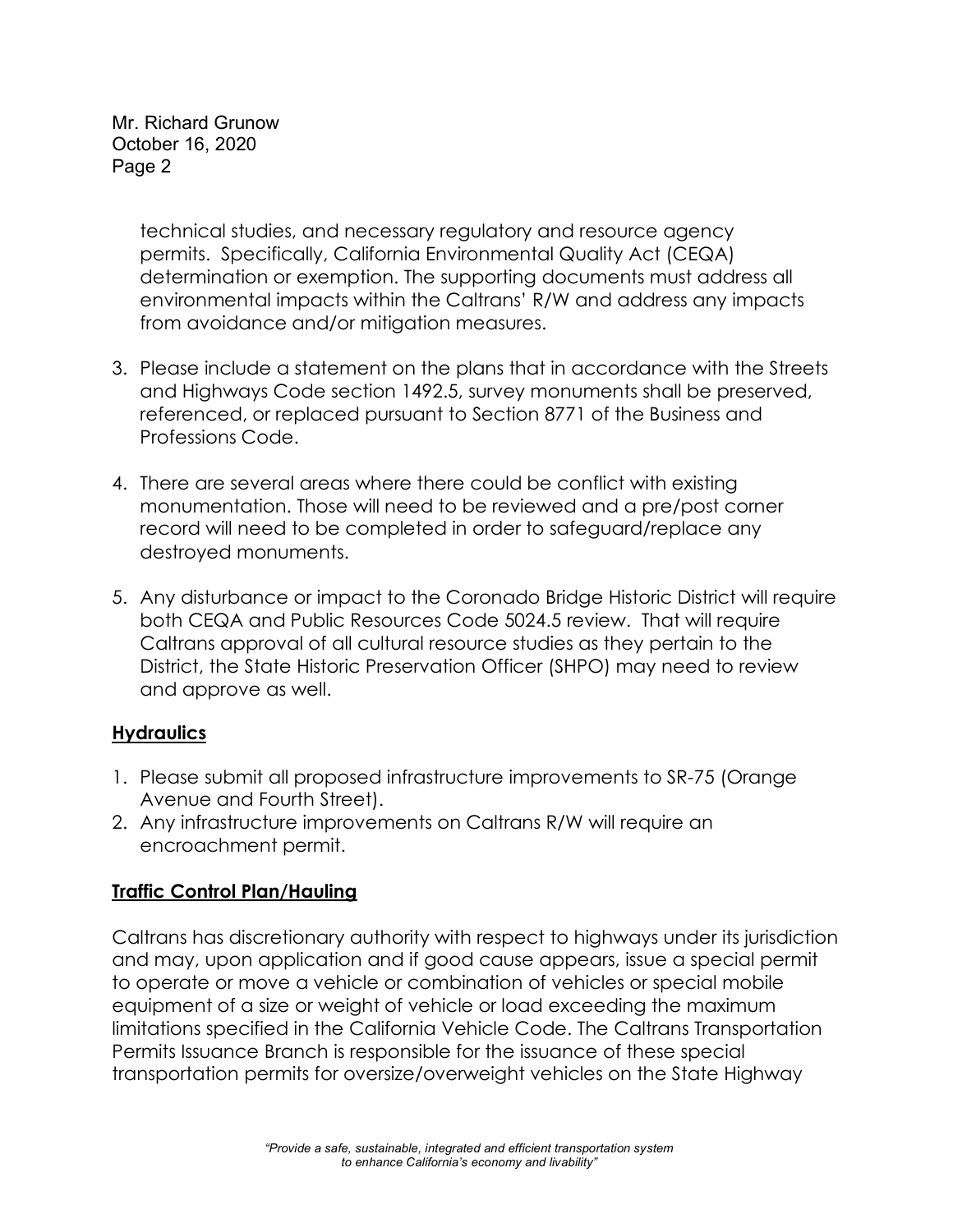Mr. Richard Grunow October 16, 2020 Page 3

System. Additional information is provided online at: <http://www.dot.ca.gov/trafficops/permits/index.html>

A Traffic Control Plan is to be submitted to Caltrans District 11, including the SR-75/Silver Strand Highway, at least 30 days prior to the start of any construction. Traffic shall not be unreasonably delayed. The plan shall also outline suggested detours to use during closures, including routes and signage.

Potential impacts to the highway facilities (SR-75) and traveling public from the detour, demolition and other construction activities should be discussed and addressed before work begins.

## **Bicycles/Pedestrians**

Caltrans recognizes the utility and importance of the Bayshore Bikeway. Caltrans requests that the City of Coronado makes every effort to keep the Bikeway open at all times during construction activities as it is a regionally important active transportation facility. Additionally, in the event of closures to the bikeway, a bicycle detour will be required as it should be open to bicyclists. Any bicycle detour will require Caltrans review. Construction staging will need to accommodate pedestrians/bicyclists. Additionally, if the project results in any shoulder closures on SR-75, staging needs to accommodate bicyclists at these locations as bicyclists are permitted on the SR-75 R/W.

The City of Coronado shall prepare and submit to Caltrans closure plans as part of the encroachment permit application. The plans shall require that closure or partial closure of SR-75 be limited to times as to create the least possible inconvenience to the traveling public and that signage be posted prior to the closure to alert drivers of the closure in accordance with Caltrans requirements. Traffic shall not be unreasonably delayed. The plan shall also outline suggested detours to use during the closures, traffic, including routes and signage.